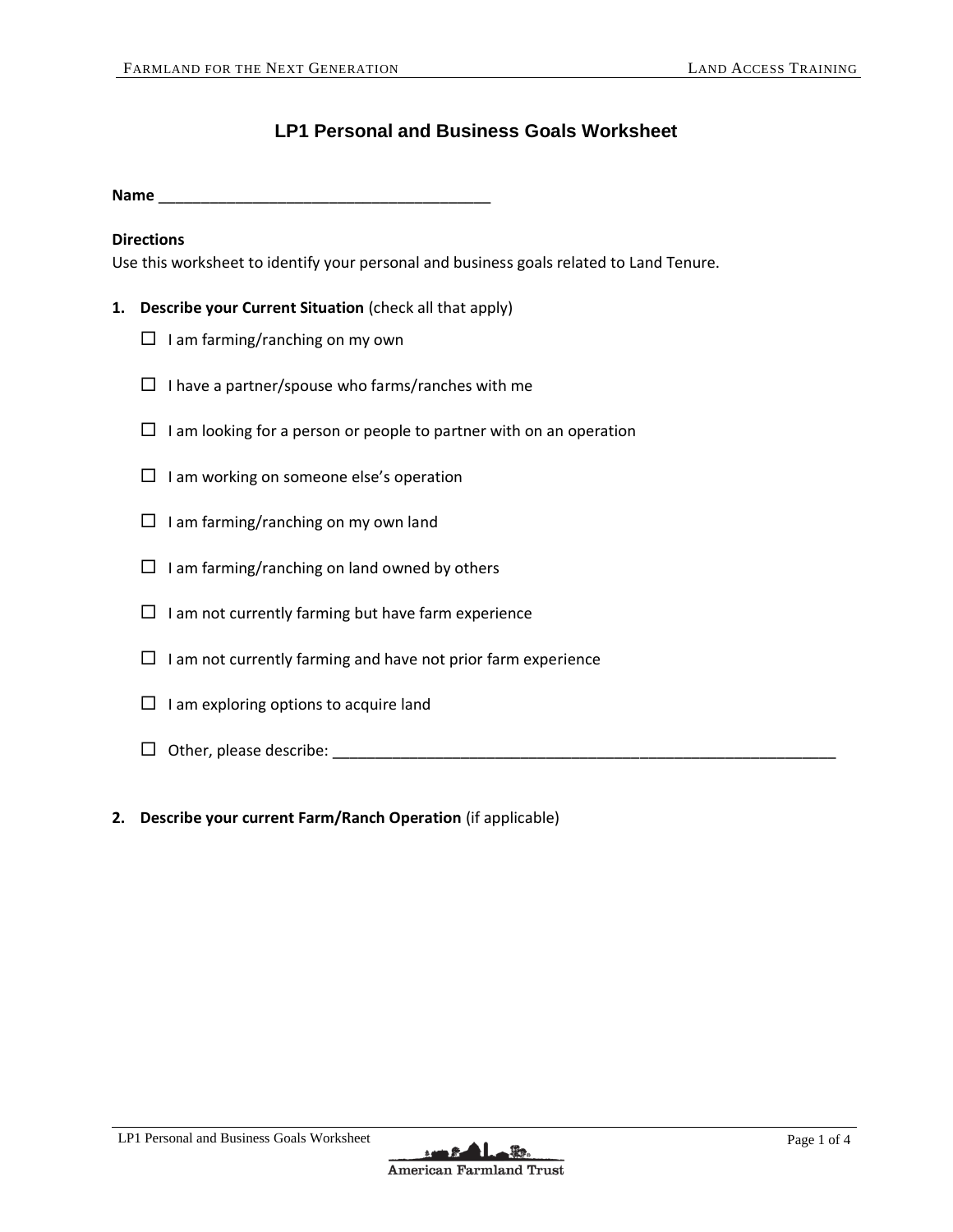# **3. Personal Goals**

Think about what it is important to you and check all the boxes that describe your lifestyle and personal financial goals.

Locational

I want to live near:

- $\square$  Cultural amenities (movie theaters, performing arts, museums, libraries, fairs ...)
- $\Box$  Family and/or friends
- $\Box$  Health care facilities
- $\square$  Shopping and related amenities (supermarkets, restaurants, retail stores ...)
- $\square$  Specific schools/universities
- Other, please describe: \_\_\_\_\_\_\_\_\_\_\_\_\_\_\_\_\_\_\_\_\_\_\_\_\_\_\_\_\_\_\_\_\_\_\_\_\_\_\_\_\_\_\_\_\_\_\_\_\_\_\_\_\_\_\_\_\_\_

# Financial

I want to be able to afford:



- $\Box$  A new car or truck
- $\Box$  Health insurance
- $\Box$  Housing
- $\Box$  Paying off student loans
- $\square$  Savings/retirement account
- Other, please list: \_\_\_\_\_\_\_\_\_\_\_\_\_\_\_\_\_\_\_\_\_\_\_\_\_\_\_\_\_\_\_\_\_\_\_\_\_\_\_\_\_\_\_\_\_\_\_\_\_\_\_\_\_\_\_\_\_\_\_\_\_\_\_

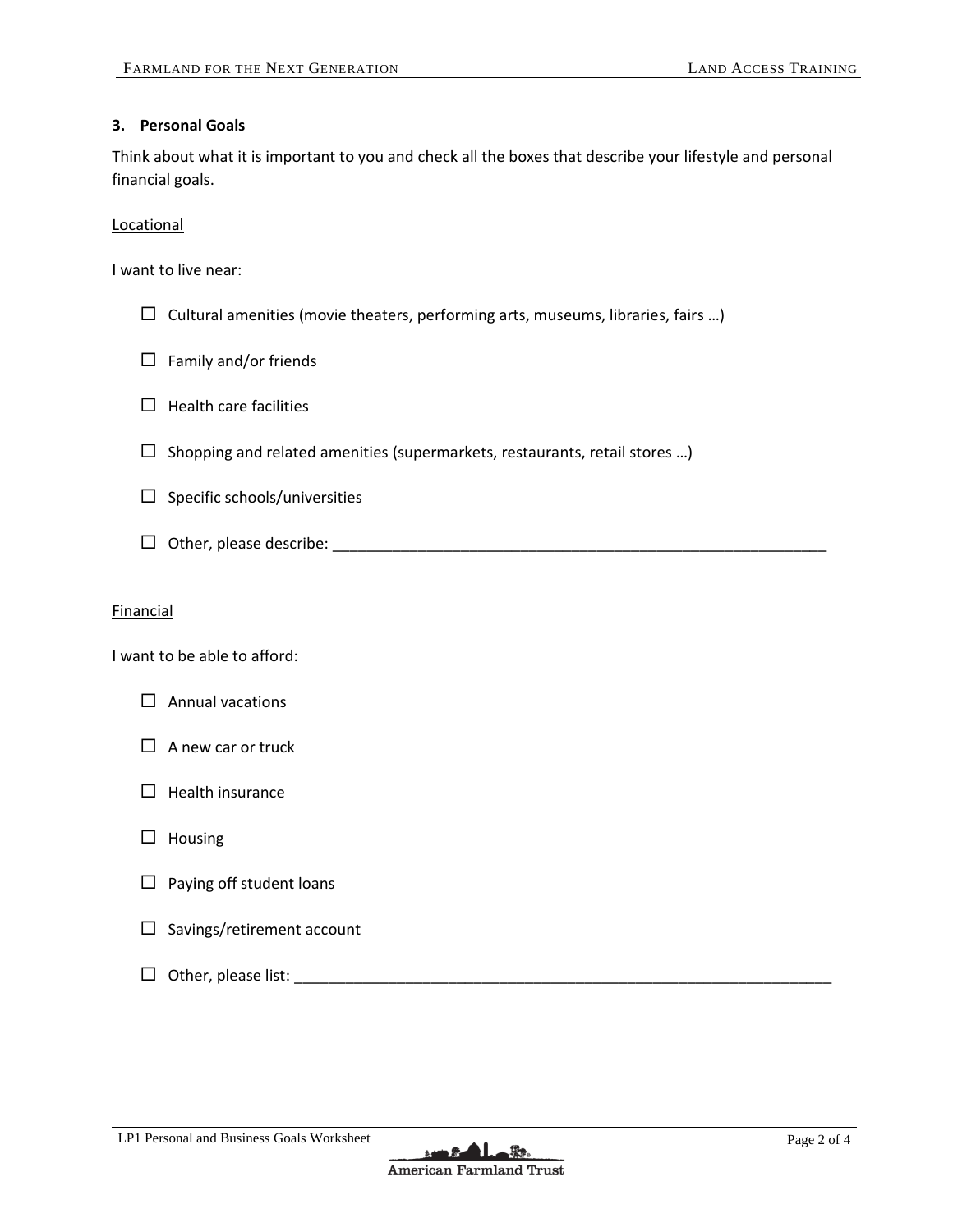### **4. Farm/Ranch Goals**

#### **Operational**

What types of crops or livestock do you plan to grow or raise?

How and where do you plan to market your products?

What kind of management practices do you plan to use (e.g. conventional, no till, organic, grass based, sustainable, etc.)?

What are the land requirements for this kind of operation?

What are your infrastructure needs for your farm/ranch (e.g., a barn, farm stand, greenhouse, milking parlor, irrigation system, parking lot, toolshed, etc.)

**Financial** 

What are your financial goals for your farm or ranch?

- $\Box$  My farm/ranch will be my primary source of income
- $\Box$  My farm/ranch will be a secondary or supplemental source of income